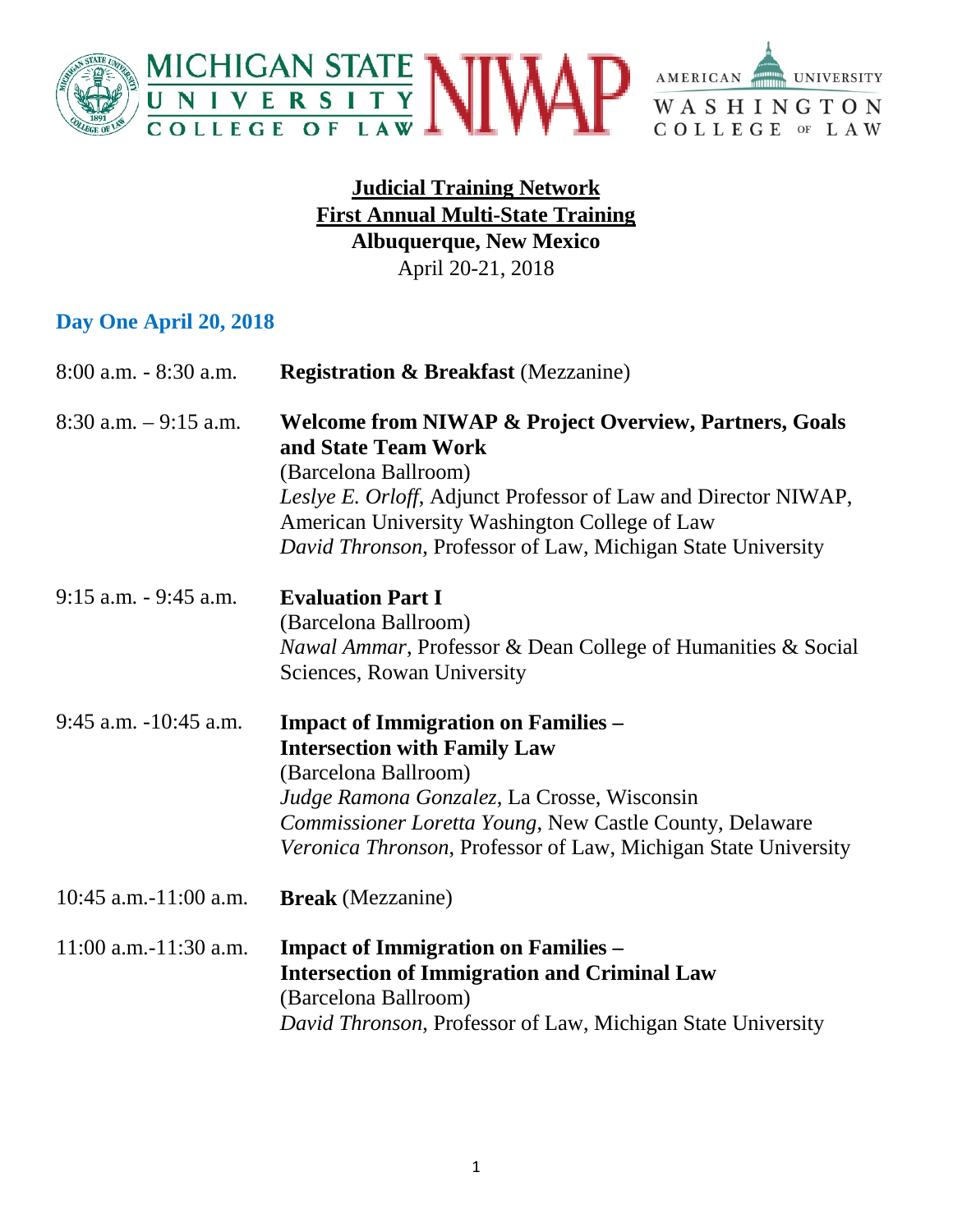



## **Day One April 20, 2018**

| 11:30 a.m. $-12:30$ p.m. | <b>Immigration Relief for Crime Victims</b><br>(Barcelona Ballroom)<br>Judge Mary Weir, Jackson County, Kansas City, Missouri<br>David Thronson, Professor of Law, Michigan State University                                                                 |
|--------------------------|--------------------------------------------------------------------------------------------------------------------------------------------------------------------------------------------------------------------------------------------------------------|
| 12:30 p.m. $-1:30$ p.m.  | <b>Lunch</b> (Mezzanine)                                                                                                                                                                                                                                     |
| 1:30 p.m. $- 2:30$ p.m.  | Race, Ethnic and Cultural Equity - Part I<br>(Barcelona Ballroom)<br>Sujata Warrier, Ph.D., Battered Women's Justice Project<br>Judge Lora Livingston, Austin, Texas                                                                                         |
| $2:30$ p.m. $-2:45$ p.m. | <b>Coffee Break</b> (Mezzanine)                                                                                                                                                                                                                              |
| $2:45$ p.m. $-3:45$ p.m. | Race, Ethnic and Cultural Equity – Part II<br>(Barcelona Ballroom)<br>Sujata Warrier, Ph.D., Battered Women's Justice Project<br>Judge Mary Weir, Jackson County, Kansas City, Missouri                                                                      |
| $3:45$ p.m. $-4:45$ p.m. | <b>Economic Relief and Public Benefits</b><br>(Barcelona Ballroom)<br><i>Judge Rosemary Collins, Rockford, Illinois</i><br>Leslye E. Orloff, Adjunct Professor of Law, American University<br>Veronica Thronson, Professor of Law, Michigan State University |
| 4:45 p.m. $-$ 5:00 p.m.  | <b>Day One Closing</b><br>(Barcelona Ballroom)                                                                                                                                                                                                               |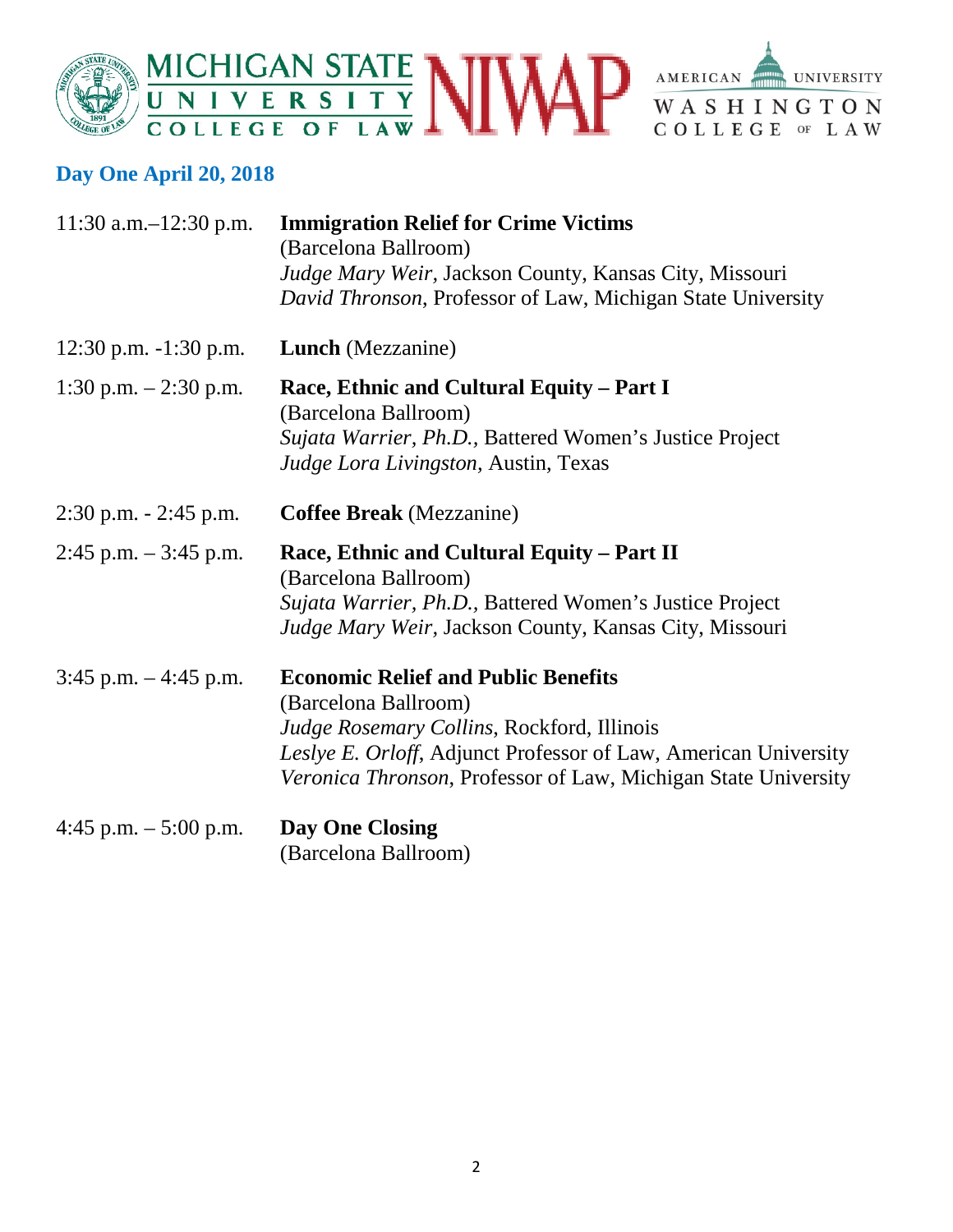



# **Day Two April 21, 2018**

| $7:30$ a.m. $-8:15$ a.m.                           | <b>Breakfast</b> (Mezzanine)                                                                                                                                                                                                                                                                                            |
|----------------------------------------------------|-------------------------------------------------------------------------------------------------------------------------------------------------------------------------------------------------------------------------------------------------------------------------------------------------------------------------|
| $8:15$ a.m. $-9:15$ a.m.                           | <b>Adult Learning</b><br>(Barcelona Ballroom)<br>Investigator, Michael LaRiviere, Salem Police Department,<br><b>Massachusetts</b><br><i>Sujata Warrier, Ph.D., Battered Women's Justice Project</i>                                                                                                                    |
| $9:15$ a.m. - 10:00 a.m.                           | <b>VAWA Confidentiality and the Courts Part I</b><br><b>Protections Against Immigration Enforcement</b><br>(Barcelona Ballroom)<br>Judge Lora Livingston, Austin, Texas<br>Leslye E. Orloff, Adjunct Professor of Law, American University                                                                              |
| $10:00$ a.m. $-10:15$ p.m.                         | <b>Coffee Break</b> (Mezzanine)                                                                                                                                                                                                                                                                                         |
|                                                    | 10:15 a.m. - 10:45 a.m. VAWA Confidentiality and the Courts Part II<br><b>Criminal and Civil Court Discovery</b><br>(Barcelona Ballroom)<br>Leslye E. Orloff, Adjunct Professor of Law, American University<br>Commissioner Loretta Young, New Castle County, Delaware<br>Judge Susan Breall, San Francisco, California |
| $10:45$ a.m. $-11:45$ a.m.                         | <b>Special Immigrant Juvenile Status and Role of State Court</b><br>(Barcelona Ballroom)<br>Judge Ramona Gonzalez, La Crosse, Wisconsin<br>David Thronson, Professor of Law, Michigan State University                                                                                                                  |
| 11:45 p.m. $- 12:30$ p.m. <b>Lunch</b> (Mezzanine) |                                                                                                                                                                                                                                                                                                                         |
| 12:30 p.m. $-1:30$ p.m.                            | <b>U</b> and <b>T</b> Visa Certification and<br><b>Immigrant Victims and Children in Civil Court Cases</b><br>(Barcelona Ballroom)<br>Judge Susan Breall, San Francisco, California<br>Judge Rosemary Collins, Rockford, Illinois<br>Investigator, Michael LaRiviere, Salem Police Department, MA                       |